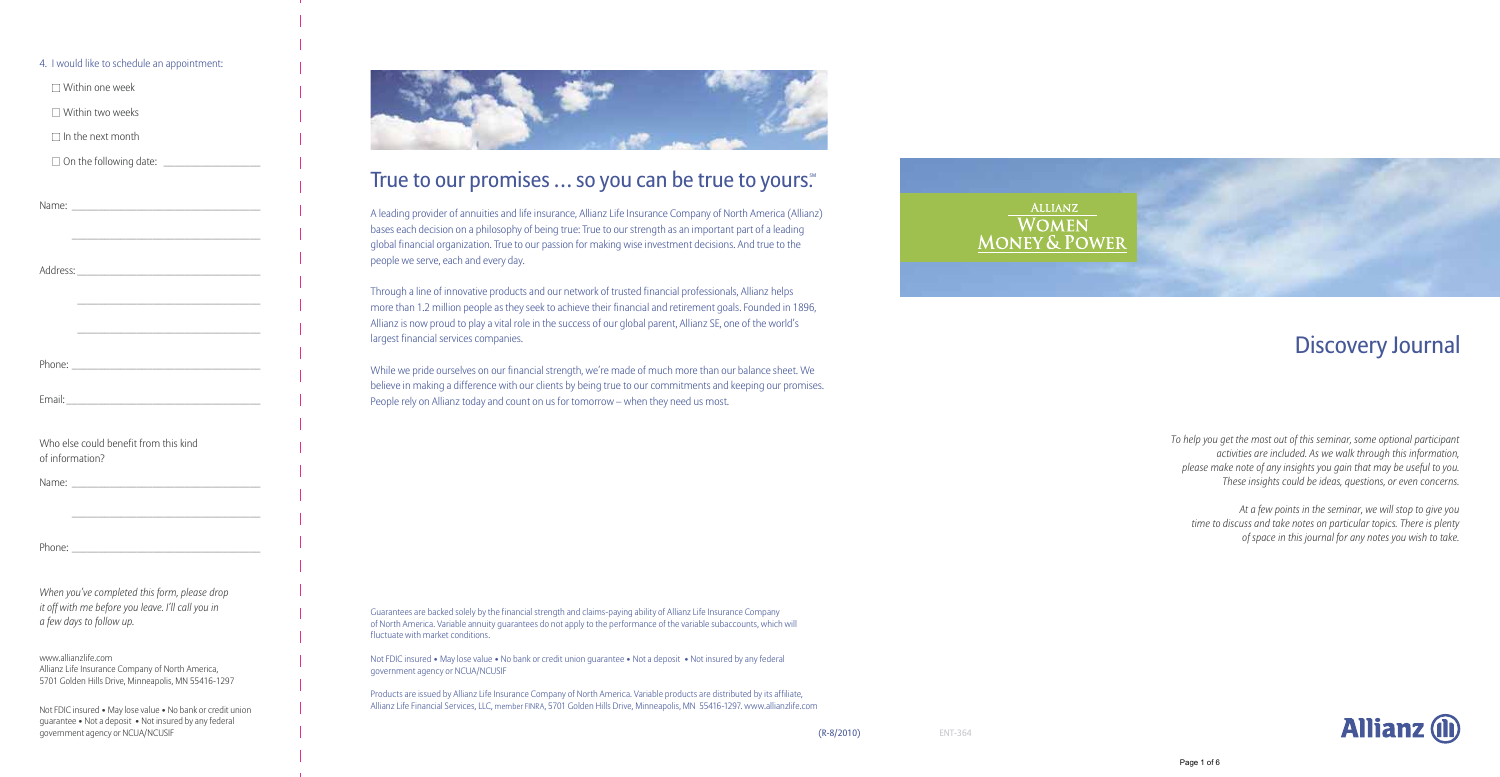## **Exercise 1:**

*How do you feel about your financial future?*

#### **Exercise 2:**

*Do you have any statements about money with which you identify?*  (What did your parents or other influential adults teach you about money?)

#### **Exercise 3:**

*What values are most important to you and how you live your life?*

#### **Exercise 4:**

*What life events are you currently experiencing?*

How are you feeling about it?

What challenges are you experiencing that you were not prepared for?

What life events do you foresee in the future?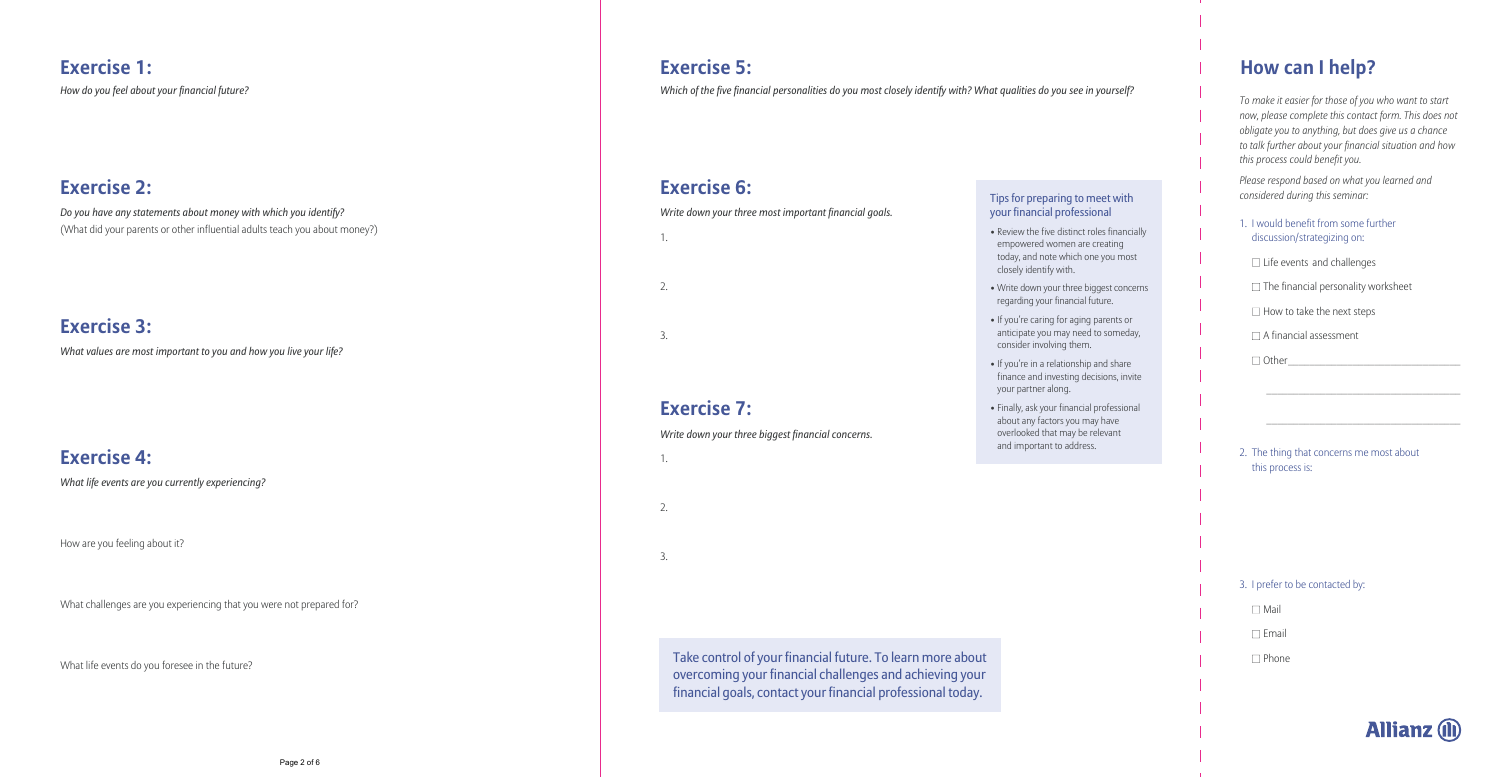### **Exercise 5:**

*Which of the five financial personalities do you most closely identify with? What qualities do you see in yourself?*

#### **Exercise 6:**

*Write down your three most important financial goals.*

1.

2.

3.

#### **Exercise 7:**

*Write down your three biggest financial concerns.*

1.

2.

3.

Take control of your financial future. To learn more about overcoming your financial challenges and achieving your financial goals, contact your financial professional today.

#### Tips for preparing to meet with your financial professional

- Review the five distinct roles financially empowered women are creating today, and note which one you most closely identify with.
- Write down your three biggest concerns regarding your financial future.
- If you're caring for aging parents or anticipate you may need to someday, consider involving them.
- If you're in a relationship and share finance and investing decisions, invite your partner along.
- Finally, ask your financial professional about any factors you may have overlooked that may be relevant and important to address.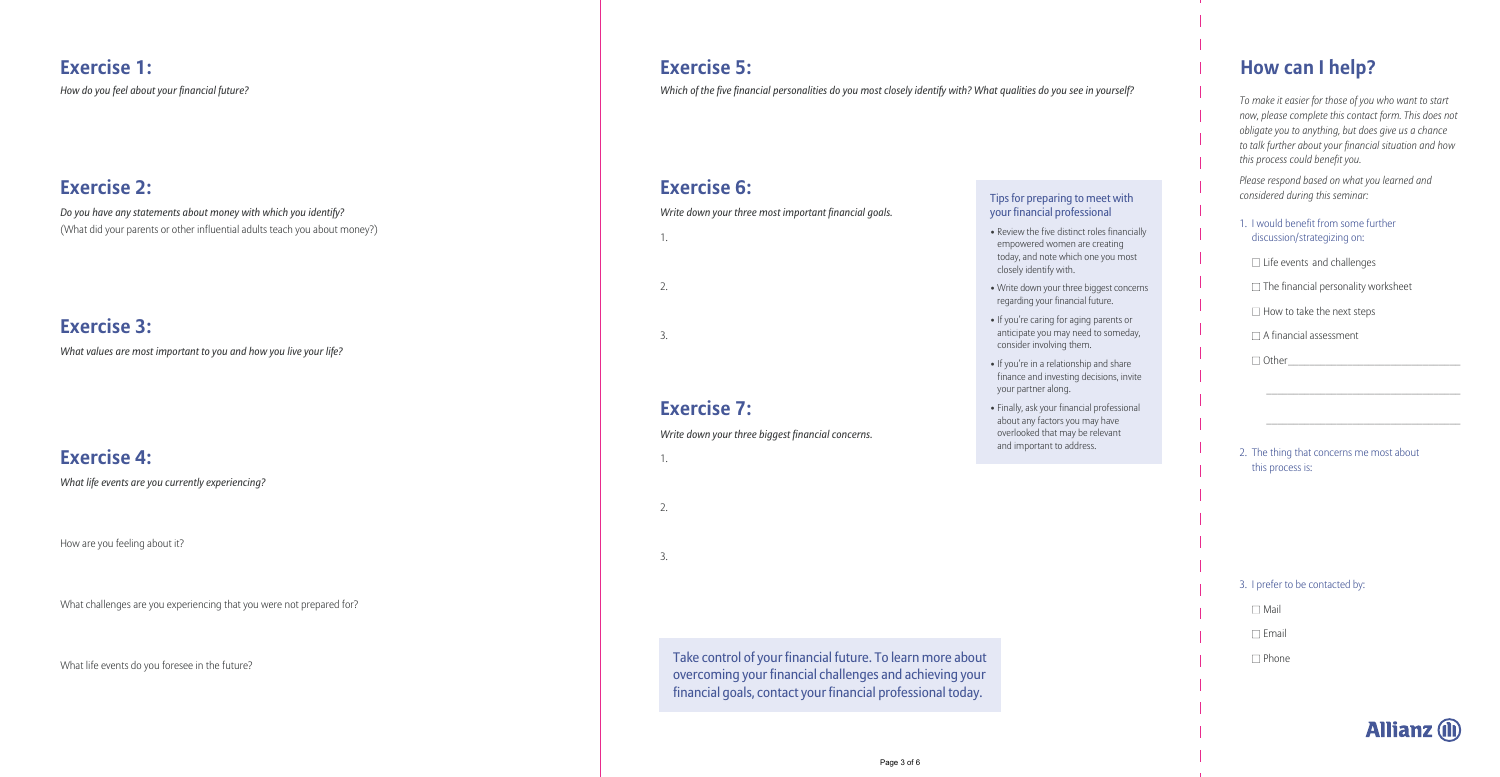#### **How can I help?**

*To make it easier for those of you who want to start now, please complete this contact form. This does not obligate you to anything, but does give us a chance to talk further about your financial situation and how this process could benefit you.*

*Please respond based on what you learned and considered during this seminar:*

- 1. I would benefit from some further discussion/strategizing on:
	- $\Box$  Life events and challenges
	- $\Box$  The financial personality worksheet
	- $\Box$  How to take the next steps
	- $\Box$  A financial assessment

| $\Box$ Other |  |
|--------------|--|
|              |  |

2. The thing that concerns me most about this process is:

\_\_\_\_\_\_\_\_\_\_\_\_\_\_\_\_\_\_\_\_\_\_\_\_\_\_\_\_\_\_\_\_\_\_\_\_

\_\_\_\_\_\_\_\_\_\_\_\_\_\_\_\_\_\_\_\_\_\_\_\_\_\_\_\_\_\_\_\_\_\_\_\_

#### 3. I prefer to be contacted by:

- Mail
- $\Box$  Email
- □ Phone

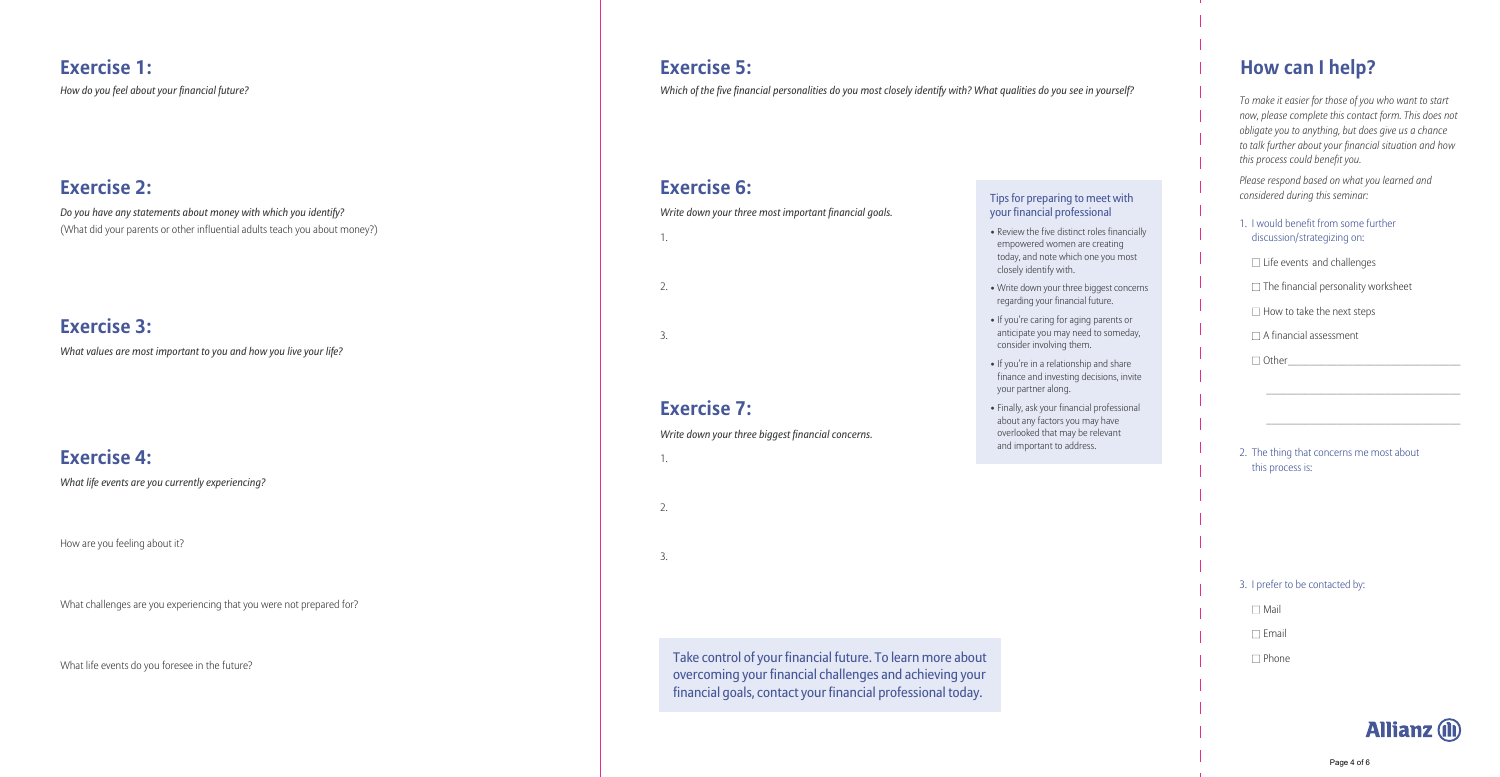| 4. I would like to schedule an appointment:                                                                                                               |
|-----------------------------------------------------------------------------------------------------------------------------------------------------------|
| $\Box$ Within one week                                                                                                                                    |
| $\Box$ Within two weeks                                                                                                                                   |
| $\Box$ In the next month                                                                                                                                  |
|                                                                                                                                                           |
|                                                                                                                                                           |
|                                                                                                                                                           |
| <u> 1989 - Johann John Stone, mars et al. (</u>                                                                                                           |
|                                                                                                                                                           |
|                                                                                                                                                           |
| <u> 1989 - Johann John Harry Harry Harry Harry Harry Harry Harry Harry Harry Harry Harry Harry Harry Harry Harry H</u>                                    |
| <u> 1989 - Johann John Stone, mars et al. (1989)</u>                                                                                                      |
|                                                                                                                                                           |
|                                                                                                                                                           |
|                                                                                                                                                           |
| Who else could benefit from this kind<br>of information?                                                                                                  |
|                                                                                                                                                           |
|                                                                                                                                                           |
|                                                                                                                                                           |
| Phone:                                                                                                                                                    |
| When you've completed this form, please drop<br>it off with me before you leave. I'll call you in<br>a few days to follow up.                             |
| www.allianzlife.com<br>Allianz Life Insurance Company of North America,<br>5701 Golden Hills Drive, Minneapolis, MN 55416-1297                            |
| Not FDIC insured • May lose value • No bank or credit union<br>guarantee • Not a deposit • Not insured by any federal<br>government agency or NCUA/NCUSIF |
| Page 5 of 6                                                                                                                                               |